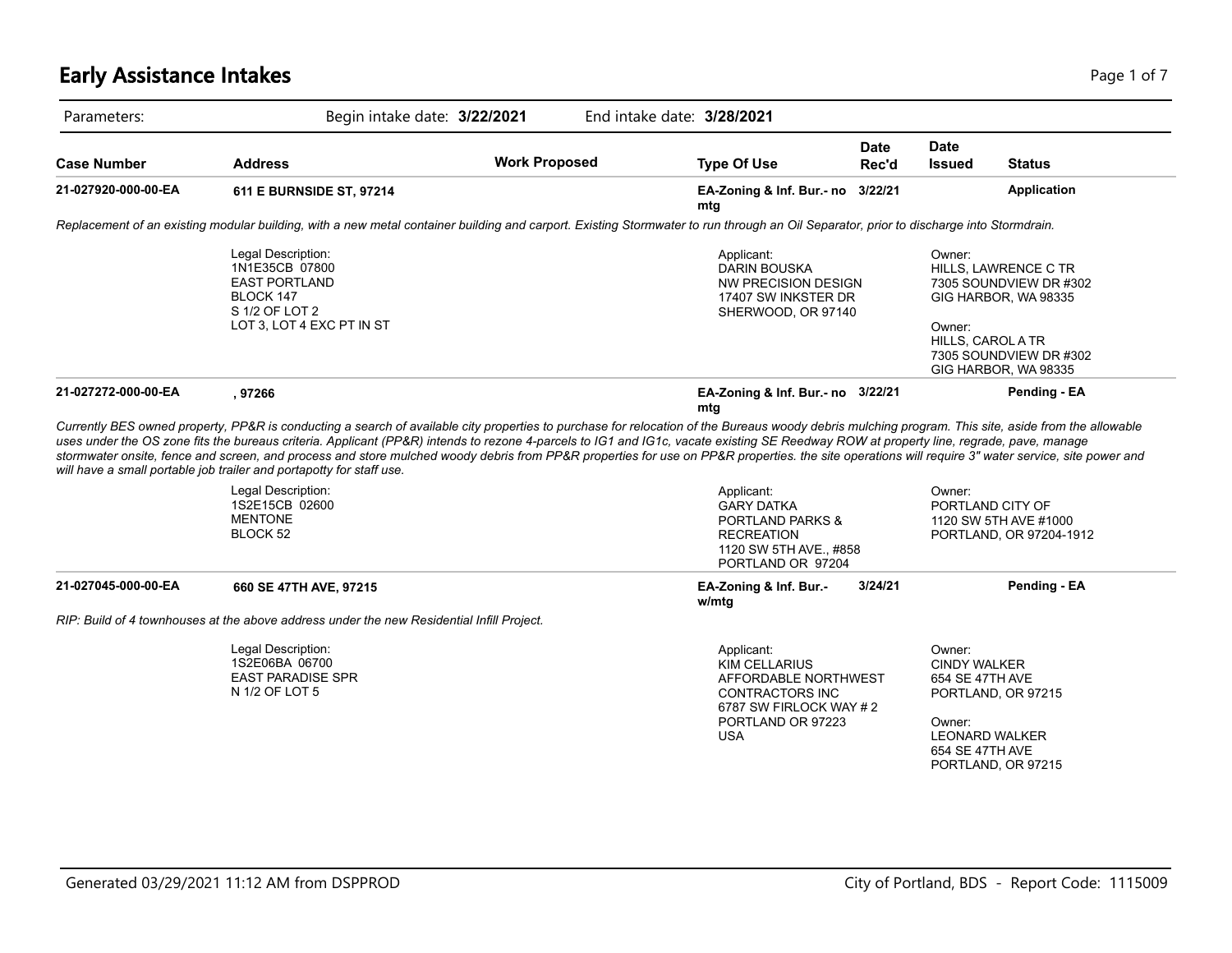# **Early Assistance Intakes** Page 2 of 7

| <b>Case Number</b>  | <b>Address</b>                                                                                                                                                                                                                                                                                                                                                                                                                                                                                                                                                                                                                                                                                                                                                          | <b>Work Proposed</b> | <b>Type Of Use</b>                                                                                                                                                                                                            | <b>Date</b><br>Rec'd | Date<br><b>Issued</b>                                                                                                                                     | <b>Status</b>                                                    |
|---------------------|-------------------------------------------------------------------------------------------------------------------------------------------------------------------------------------------------------------------------------------------------------------------------------------------------------------------------------------------------------------------------------------------------------------------------------------------------------------------------------------------------------------------------------------------------------------------------------------------------------------------------------------------------------------------------------------------------------------------------------------------------------------------------|----------------------|-------------------------------------------------------------------------------------------------------------------------------------------------------------------------------------------------------------------------------|----------------------|-----------------------------------------------------------------------------------------------------------------------------------------------------------|------------------------------------------------------------------|
| 21-028473-000-00-EA | 1536 SE 50TH AVE, 97215                                                                                                                                                                                                                                                                                                                                                                                                                                                                                                                                                                                                                                                                                                                                                 |                      | EA-Zoning & Inf. Bur.-<br>w/mtg                                                                                                                                                                                               | 3/23/21              |                                                                                                                                                           | Application                                                      |
|                     | North side of Clay (12) townhomes in (3) buildings. South side of Clay (6) townhomes or (2) SFR w/ (2) ADU's Stormwater in flow through planters.                                                                                                                                                                                                                                                                                                                                                                                                                                                                                                                                                                                                                       |                      |                                                                                                                                                                                                                               |                      |                                                                                                                                                           |                                                                  |
|                     | Legal Description:<br>1S2E06CA 05800<br><b>HAWTHORNE PL</b><br>BLOCK <sub>1</sub><br>S 33 1/3' OF LOT 4                                                                                                                                                                                                                                                                                                                                                                                                                                                                                                                                                                                                                                                                 |                      | Applicant:<br><b>JOE KARMAN</b><br>JOSEPH A KARMAN ARCHITECTS<br>PC<br>PO BOX 14631<br>PORTLAND, OR 97293<br>Applicant:<br><b>STEVE MELKERSON</b><br><b>CALIBER HOMES</b><br>4110 SE HAWTHORNE BLVD #166<br>PORTLAND OR 97214 |                      | Owner:<br><b>CEANNE MELKERSON</b><br>PORTLAND, OR 97214<br>Owner:<br>SE 50TH & CLAY LLC<br>PORTLAND, OR 97214                                             | 4110 SE HAWTHORNE BLVD PMB 166<br>4110 SE HAWTHORNE BLVD STE 166 |
| 21-029980-000-00-EA | 2771 NW THURMAN ST, 97210                                                                                                                                                                                                                                                                                                                                                                                                                                                                                                                                                                                                                                                                                                                                               |                      | EA-Zoning & Inf. Bur.-<br>w/mtg                                                                                                                                                                                               | 3/26/21              |                                                                                                                                                           | <b>Application</b>                                               |
|                     | Proposed new construction of (5) 3-story dwelling units, each with a garage and roof deck.                                                                                                                                                                                                                                                                                                                                                                                                                                                                                                                                                                                                                                                                              |                      |                                                                                                                                                                                                                               |                      |                                                                                                                                                           |                                                                  |
|                     | Legal Description:<br>1N1E29DC 05500<br><b>EXPOSITION ROW</b><br><b>BLOCK1</b><br>LOT <sub>1</sub>                                                                                                                                                                                                                                                                                                                                                                                                                                                                                                                                                                                                                                                                      |                      | Applicant:<br><b>ROBIN WILCOX</b><br><b>SKYLAB ARCHITECTURE</b><br>413 SW 13TH AVE, SUITE 200<br>PORTLAND, OR 97205                                                                                                           |                      | Owner:<br><b>WAEHRER, EDGAR TR</b><br>3484 NW RALEIGH ST<br>PORTLAND, OR 97210<br>Owner:<br>STURGIS, SUSAN TR<br>3484 NW RALEIGH ST<br>PORTLAND, OR 97210 |                                                                  |
| 21-028493-000-00-EA | 6616 N LOMBARD ST, 97203                                                                                                                                                                                                                                                                                                                                                                                                                                                                                                                                                                                                                                                                                                                                                |                      | EA-Zoning & Inf. Bur.-<br>w/mta                                                                                                                                                                                               | 3/24/21              |                                                                                                                                                           | Pending - EA                                                     |
|                     | Portland General Electric (Applicant) is proposing upgrades to their existing Northern Substation (Project) in order to improve reliability of service and enhance public safety. These upgrades will<br>consist of the following: replacement of the existing control enclosure with a new control enclosure; installation of an additional exterior security fence along on the western property line to create a<br>safety setback; realignment of an existing portion of fencing on the eastern property line; elimination of one of the two currently existing driveways; a curb cut for and installation of a new driveway off<br>N. Macrum Ave. on the more northern end of the parcel; and installation of a new concrete foundation for substation switchgear. |                      |                                                                                                                                                                                                                               |                      |                                                                                                                                                           |                                                                  |

| Applicant:                | ⊃wner:                       |
|---------------------------|------------------------------|
| <b>WENDY SUKOWATEY</b>    | PORTLAND GENERAL ELECTRIC CO |
| PORTLAND GENERAL ELECTRIC | 121 SW SALMON ST             |
| <b>COMPANY</b>            | PORTLAND, OR 97204-2901      |
| 121 SW SALMON ST          |                              |
| PORTLAND, OR 97204        |                              |
|                           |                              |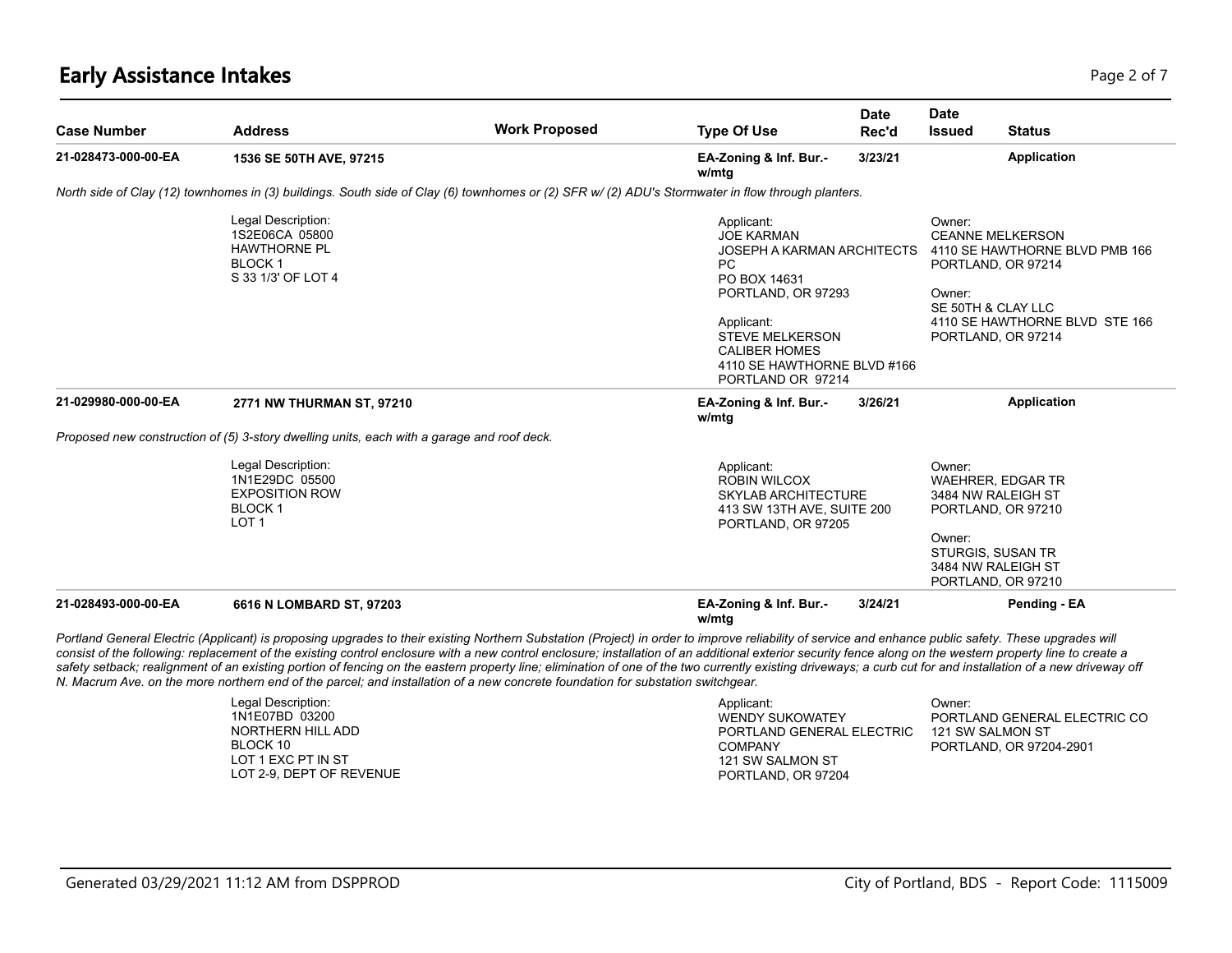# **Early Assistance Intakes** Page 1 of 7 and 2012 12:00 Page 1 of 7 and 2012 12:00 Page 3 of 7

| <b>Case Number</b>  | <b>Address</b>                                                                                                                                                                                                                                                                                                                                                                                                                                                                                                                                                                        | <b>Work Proposed</b> | <b>Type Of Use</b>                                                                                                | Date<br>Rec'd | <b>Date</b><br><b>Issued</b> | <b>Status</b>                                                             |
|---------------------|---------------------------------------------------------------------------------------------------------------------------------------------------------------------------------------------------------------------------------------------------------------------------------------------------------------------------------------------------------------------------------------------------------------------------------------------------------------------------------------------------------------------------------------------------------------------------------------|----------------------|-------------------------------------------------------------------------------------------------------------------|---------------|------------------------------|---------------------------------------------------------------------------|
| 21-029129-000-00-EA | 3605 N MICHIGAN AVE, 97227                                                                                                                                                                                                                                                                                                                                                                                                                                                                                                                                                            |                      | EA-Zoning & Inf. Bur.-<br>w/mtg                                                                                   | 3/26/21       |                              | Pending - EA                                                              |
| planter.            | 7,500sf, 3-story, 12-14 unit multi-family apartment building. Accessory bike storage and trash enclosure adjacent to ally. Stormwater disposal via drywell if infiltration testing confirms or flow-through                                                                                                                                                                                                                                                                                                                                                                           |                      |                                                                                                                   |               |                              |                                                                           |
|                     | Legal Description:<br>1N1E22CD 20600<br><b>MULTNOMAH</b><br>BLOCK 34<br>LOT <sub>9</sub>                                                                                                                                                                                                                                                                                                                                                                                                                                                                                              |                      | Applicant:<br><b>MICHAEL PERSO</b><br>WILLIAM KAVEN ARCHITECTURE<br>4075 N WILLIAMS AVE #440<br>PORTLAND OR 97227 |               | Owner:                       | <b>KENNETH NAKAMURA</b><br>3605 N MICHIGAN AVE<br>PORTLAND, OR 97227-1144 |
| 21-028827-000-00-EA | <b>1121 SE LINCOLN ST, 97214</b>                                                                                                                                                                                                                                                                                                                                                                                                                                                                                                                                                      |                      | EA-Zoning & Inf. Bur.-<br>w/mtg                                                                                   | 3/24/21       |                              | Pending - EA                                                              |
|                     | Development of Lincoln Court, which is comprised of (8) residential units, one commercial space, and common and support areas surrounding a central courtyard. The residential units are a mix of<br>townhouses and flats within structures varying in height from two to four stories, with approximately 4 - 6 covered, but not enclosed parking spaces. Primarily wood-framed structures, R-2 Occupancy,<br>Type V-A, NFPA 13 sprinklered. Stormwater assumed to be primarily addressed with drywells. See more extensive project description enclosed with application documents. |                      |                                                                                                                   |               |                              |                                                                           |
|                     | Legal Description:<br>1S1E02CD 16800<br>STEPHENS ADD<br>BLOCK 126<br>LOT <sub>5</sub>                                                                                                                                                                                                                                                                                                                                                                                                                                                                                                 |                      | Applicant:<br><b>JOANN LE</b><br>DAO ARCHITECTURE LLC<br>310 SW 4TH AVE, SUITE 810<br>PORTLAND OR 97204           |               | Owner:                       | <b>DELMAS CAPITAL LLC</b><br>845 S TREMAINE AVE<br>LOS ANGELES, CA 90005  |
| 21-029435-000-00-EA | , 97203                                                                                                                                                                                                                                                                                                                                                                                                                                                                                                                                                                               |                      | <b>PC</b> - PreApplication<br>Conference                                                                          | 3/25/21       |                              | Application                                                               |
|                     | Demolition of existing poles and installation of new ductile iron monopoles and associated foundations, just north of the Rivergate Substation.                                                                                                                                                                                                                                                                                                                                                                                                                                       |                      |                                                                                                                   |               |                              |                                                                           |
|                     | Legal Description:<br>2N1W35A 00100<br><b>RIVERGATE INDUSTRIAL DIS</b><br>BLOCK <sub>24</sub><br>LOT <sub>1</sub>                                                                                                                                                                                                                                                                                                                                                                                                                                                                     |                      | Applicant:<br>CHIP BLOOMER<br>PORTLAND GENERAL ELECTRIC<br>121 SW SALMON ST 1WTC0401<br>PORTLAND, OR 97204        |               | Owner:<br>PO BOX 3529        | PORT OF PORTLAND<br>PORTLAND, OR 97208-3529                               |
| 21-027156-000-00-EA | 5924 N MICHIGAN AVE, 97217                                                                                                                                                                                                                                                                                                                                                                                                                                                                                                                                                            |                      | <b>Pre-Prmt Zoning Plan</b><br><b>Chck.Other</b>                                                                  | 3/23/21       |                              | Pending - EA                                                              |
|                     | New (4) attached townhouse development                                                                                                                                                                                                                                                                                                                                                                                                                                                                                                                                                |                      |                                                                                                                   |               |                              |                                                                           |
|                     |                                                                                                                                                                                                                                                                                                                                                                                                                                                                                                                                                                                       |                      |                                                                                                                   |               |                              |                                                                           |

#### **Total # of Early Assistance intakes: 10**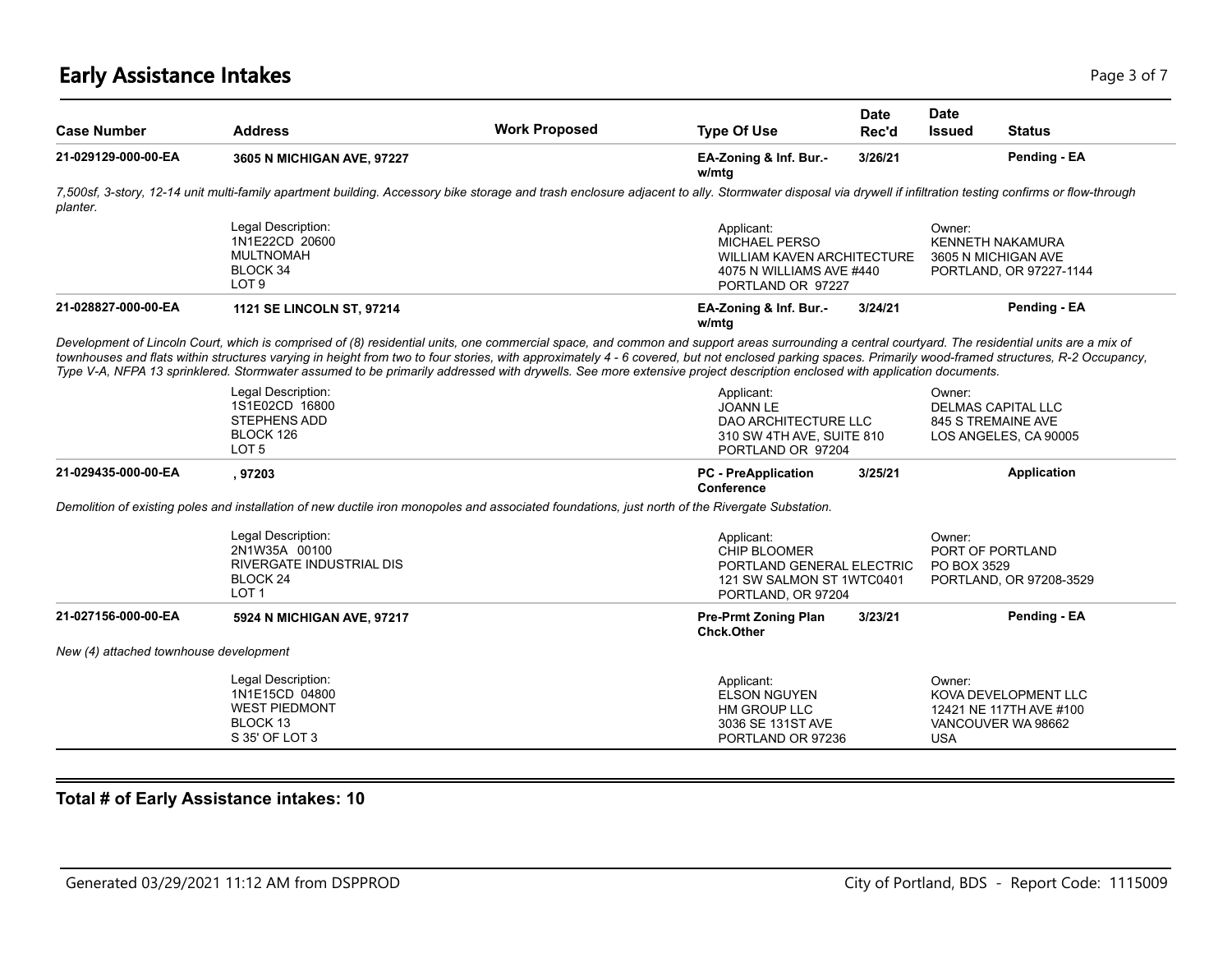### **Land Use Review Intakes** Page 4 of 7

| <b>Case Number</b>  | <b>Address</b>                                                                                                                                                                                                                                                                                                                                                                  | <b>Work Proposed</b>   | <b>Type Of Use</b>                                                                                                                                                                                                                                                      | <b>Date</b><br>Rec'd | Date<br><b>Issued</b>                                        | <b>Status</b>                                                                      |
|---------------------|---------------------------------------------------------------------------------------------------------------------------------------------------------------------------------------------------------------------------------------------------------------------------------------------------------------------------------------------------------------------------------|------------------------|-------------------------------------------------------------------------------------------------------------------------------------------------------------------------------------------------------------------------------------------------------------------------|----------------------|--------------------------------------------------------------|------------------------------------------------------------------------------------|
| 21-027966-000-00-LU | 6329 SE 43RD AVE, 97206                                                                                                                                                                                                                                                                                                                                                         | <b>AD - Adjustment</b> | Type 2 procedure                                                                                                                                                                                                                                                        | 3/22/21              |                                                              | Pending                                                                            |
|                     | New 2-story detached accessory structure to contain a single-car garage and accessory dwelling unit above. Structure to be located on five-foot side yard and rear yard setback lines. Request<br>adjustment to table 110-3 and Section 33.110.220 to allow garage entrance to be located at five-foot side yard setback line rather than 18-foot garage entrance setback line. |                        |                                                                                                                                                                                                                                                                         |                      |                                                              |                                                                                    |
|                     | Legal Description:<br>1S2E18CC 06100<br><b>WOODSTOCK</b><br>BLOCK 143<br>S 1/2 OF LOT 2                                                                                                                                                                                                                                                                                         |                        | Applicant:<br><b>TOBIN WEAVER</b><br>TOBIN WEAVER, ARCHITECT PC<br>1983 NW FLANDERS ST APT 501<br>PORTLAND OR 97209                                                                                                                                                     |                      | Owner:<br>6329 SE 43RD AVE<br>Owner:                         | ROSENKRANZ, SUSAN J TR<br>PORTLAND, OR 97206<br>ROSENKRANZ, MARK TR                |
|                     |                                                                                                                                                                                                                                                                                                                                                                                 |                        |                                                                                                                                                                                                                                                                         |                      | 6329 SE 43RD AVE                                             | PORTLAND, OR 97206                                                                 |
| 21-029541-000-00-LU | 1512 SW 58TH AVE, 97221                                                                                                                                                                                                                                                                                                                                                         | <b>AD - Adjustment</b> | Type 2 procedure                                                                                                                                                                                                                                                        | 3/25/21              |                                                              | Pending                                                                            |
|                     | An Adjustment request to the standard height limits on building 5 (units 11-14). As part of the approval for a 14-unit complex at the adjusted parcel at 1512 SW 58TH AVE.                                                                                                                                                                                                      |                        |                                                                                                                                                                                                                                                                         |                      |                                                              |                                                                                    |
|                     | Legal Description:<br>1S1E06CA 02500<br>SECTION 06 1S 1E<br>TL 2500 0.50 ACRES                                                                                                                                                                                                                                                                                                  |                        | Applicant:<br>NATHANIEL ROSEMEYER<br>MAIN STREET DEVELOPMENT<br>5331 SW MACADAM AVE #258<br><b>PMB 208</b><br>PORTLAND OR 97239<br>Applicant:<br><b>ERIC RYSTADT</b><br>MAIN STREET DEVELOPMENT<br>5331 SW MACADAM AVE, STE 258<br><b>PMB 208</b><br>PORTLAND, OR 97239 |                      | Owner:<br>4035 S KELLY AVE                                   | OAK & PARK DEVELOPMENT LLC<br>PORTLAND, OR 97239-4316                              |
| 21-028969-000-00-LU | <b>706 SE PEACOCK LN, 97214</b>                                                                                                                                                                                                                                                                                                                                                 | <b>AD - Adjustment</b> | Type 2 procedure                                                                                                                                                                                                                                                        | 3/24/21              |                                                              | Pending                                                                            |
|                     | We are requesting an adjustment to the 5-foot rear building setback standard to allow rise the garage wall within the rear building setback (East property line).                                                                                                                                                                                                               |                        |                                                                                                                                                                                                                                                                         |                      |                                                              |                                                                                    |
|                     | Legal Description:<br>1S1E01AA 00900<br><b>EX-MAYOR SIMONS ADD</b><br>BLOCK <sub>3</sub><br>LOT <sub>1</sub><br>N 15' OF LOT 2                                                                                                                                                                                                                                                  |                        | Applicant:<br><b>NATHAN FREEBURG</b><br>706 SE PEACOCK LN<br>PORTLAND, OR 97214                                                                                                                                                                                         |                      | Owner:<br>NATHAN FREEBURG<br>Owner:<br><b>MALIA FREEBURG</b> | 706 SE PEACOCK LN<br>PORTLAND, OR 97214<br>706 SE PEACOCK LN<br>PORTLAND, OR 97214 |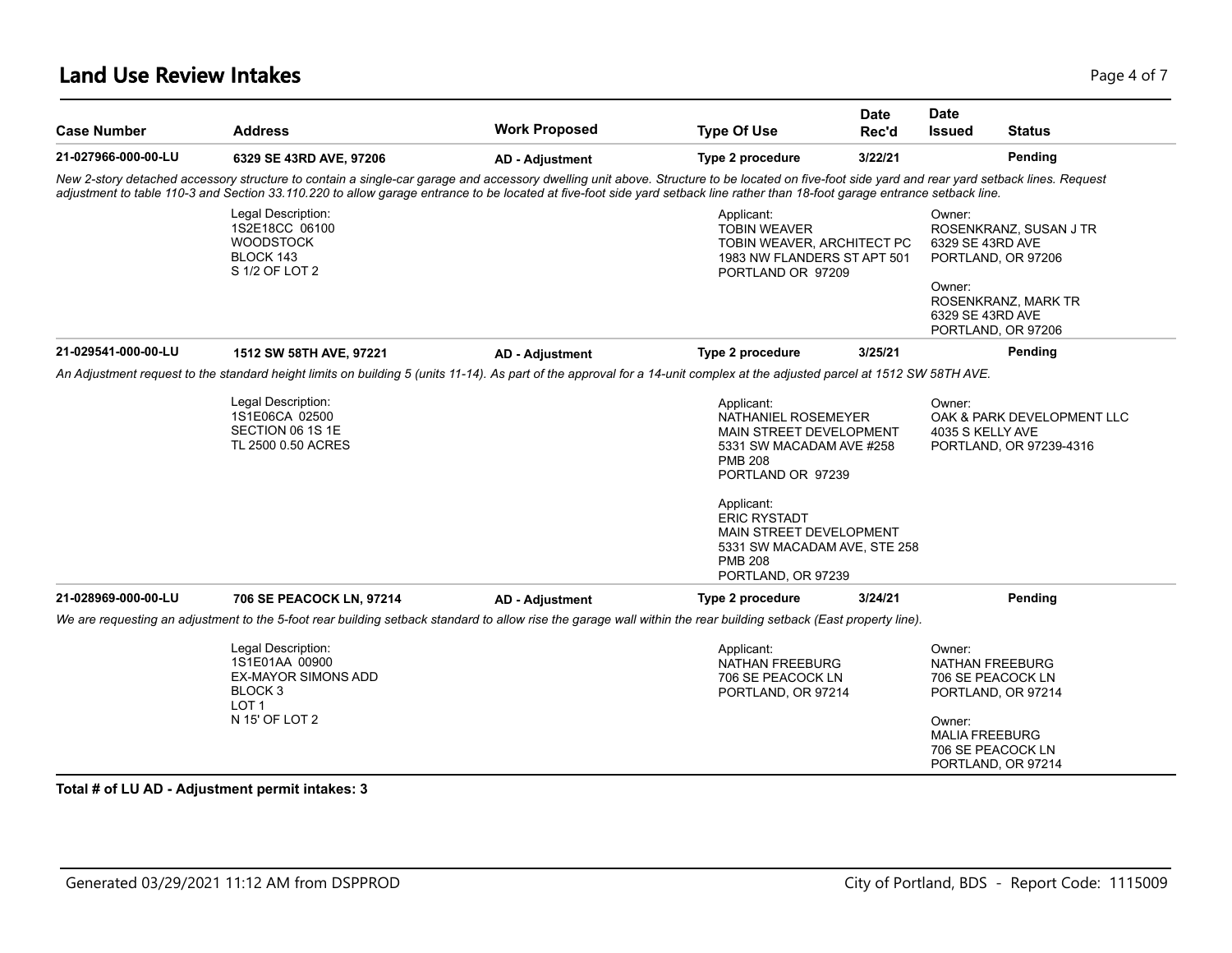### **Land Use Review Intakes** Page 1 2012 12:30 Page 1 2013 12:30 Page 1 2013 12:30 Page 1 2014

| <b>Case Number</b>                                                                           | <b>Address</b>                                                                                                                                                                                                                                                                                                                                                                                                                                                                                                                                                                         | <b>Work Proposed</b>             | <b>Type Of Use</b>                                                                                                                               | <b>Date</b><br>Rec'd | <b>Date</b><br><b>Status</b><br><b>Issued</b>                                                                 |
|----------------------------------------------------------------------------------------------|----------------------------------------------------------------------------------------------------------------------------------------------------------------------------------------------------------------------------------------------------------------------------------------------------------------------------------------------------------------------------------------------------------------------------------------------------------------------------------------------------------------------------------------------------------------------------------------|----------------------------------|--------------------------------------------------------------------------------------------------------------------------------------------------|----------------------|---------------------------------------------------------------------------------------------------------------|
| 21-029602-000-00-LU                                                                          | 340 NW GLISAN ST, 97209                                                                                                                                                                                                                                                                                                                                                                                                                                                                                                                                                                | <b>DM - Demolition</b>           | Type 3 procedure                                                                                                                                 | 3/25/21              | Pending                                                                                                       |
|                                                                                              | Project is to remove the existing two story building and basement. Existing use, vacant building. Proposed use, none. Adjustment requested to replace the building. Please note there was a previous<br>review for this same project (LU 20-109426), but it was ultimately withdrawn.                                                                                                                                                                                                                                                                                                  |                                  |                                                                                                                                                  |                      |                                                                                                               |
|                                                                                              | Legal Description:<br>1N1E34CA 00800<br><b>COUCHS ADD</b><br>BLOCK <sub>25</sub><br>W 1/2 OF LOT 7                                                                                                                                                                                                                                                                                                                                                                                                                                                                                     |                                  | Applicant:<br><b>SCOTT KERMAN</b><br><b>BLANCHET HOUSE OF</b><br><b>HOSPITALITY</b><br>310 NW GLISAN ST<br>PORTLAND OR 97029                     |                      | Owner:<br>340 NW GLISAN LLC<br>310 NW GLISAN ST<br>PORTLAND, OR 97209                                         |
| Total # of LU DM - Demolition permit intakes: 1                                              |                                                                                                                                                                                                                                                                                                                                                                                                                                                                                                                                                                                        |                                  |                                                                                                                                                  |                      |                                                                                                               |
| 21-028469-000-00-LU                                                                          | 3075 NE SANDY BLVD, 97232                                                                                                                                                                                                                                                                                                                                                                                                                                                                                                                                                              | DZ - Design Review               | Type 2 procedure                                                                                                                                 | 3/22/21              | Pending                                                                                                       |
| Changes to landscaping.                                                                      | Minor Changes to approved Design Review LU 18-176279 DZ: Request is mainly for changes in materials and finishes to reduce construction costs; Adds car-stacking equipment to add capacity;                                                                                                                                                                                                                                                                                                                                                                                            |                                  |                                                                                                                                                  |                      |                                                                                                               |
|                                                                                              | Legal Description:<br>1N1E36BA 06200<br>SECTION 36 1N 1E<br>TL 6200 1.60 ACRES                                                                                                                                                                                                                                                                                                                                                                                                                                                                                                         |                                  | Applicant:<br><b>MICHAEL MOONAN</b><br><b>HOLMAN PORTLAND REAL</b><br><b>ESTATE LLC</b><br>17800 SE Mill Plain Blvd, #190<br>Vancouver, WA 97683 |                      | Owner:<br><b>HOLMAN PORTLAND REAL ESTATE LLC</b><br>17800 SE MILL PLAIN BLVD #190<br>VANCOUVER, WA 98683-7588 |
|                                                                                              |                                                                                                                                                                                                                                                                                                                                                                                                                                                                                                                                                                                        |                                  |                                                                                                                                                  |                      |                                                                                                               |
|                                                                                              |                                                                                                                                                                                                                                                                                                                                                                                                                                                                                                                                                                                        |                                  |                                                                                                                                                  |                      |                                                                                                               |
|                                                                                              | 3454 NW THURMAN ST, 97210                                                                                                                                                                                                                                                                                                                                                                                                                                                                                                                                                              | <b>EN</b> - Environmental Review | Type 2 procedure                                                                                                                                 | 3/24/21              | Pending                                                                                                       |
| Total # of LU DZ - Design Review permit intakes: 1<br>21-029009-000-00-LU<br>Thurman Street. | BES proposes to improve non-conforming sewer conveyance (NSC) along NW Aspen Avenue to meet public health and safety standards. The proposed project includes a new sewer extension within<br>an Ec-zone affecting three parcels and would involve: 1. Constructing a new 8-inch, 120-foot-long sewer extension from NW Aspen Avenue under 2102 NW Aspen Avenue to an existing line in the<br>backyard of 2024 NW Aspen Avenue using trenchless technology. 2. Delivering tools and equipment to the backyard of 2024 NW Aspen Avenue from new and existing sewer easements on 3454 NW |                                  |                                                                                                                                                  |                      |                                                                                                               |
|                                                                                              | Legal Description:<br>1N1E29CB 05300<br><b>WILLAMETTE HTS ADD</b><br>BLOCK 32<br>LOT 1-4 TL 5300                                                                                                                                                                                                                                                                                                                                                                                                                                                                                       |                                  | Applicant:<br>RAECHEL FROGNER<br><b>BES</b><br>PORTLAND OR<br><b>USA</b>                                                                         |                      | Owner:<br><b>STEVEN FREER</b><br>3454 NW THURMAN ST<br>PORTLAND, OR 97210<br>Owner:<br><b>KATRINA PERRY</b>   |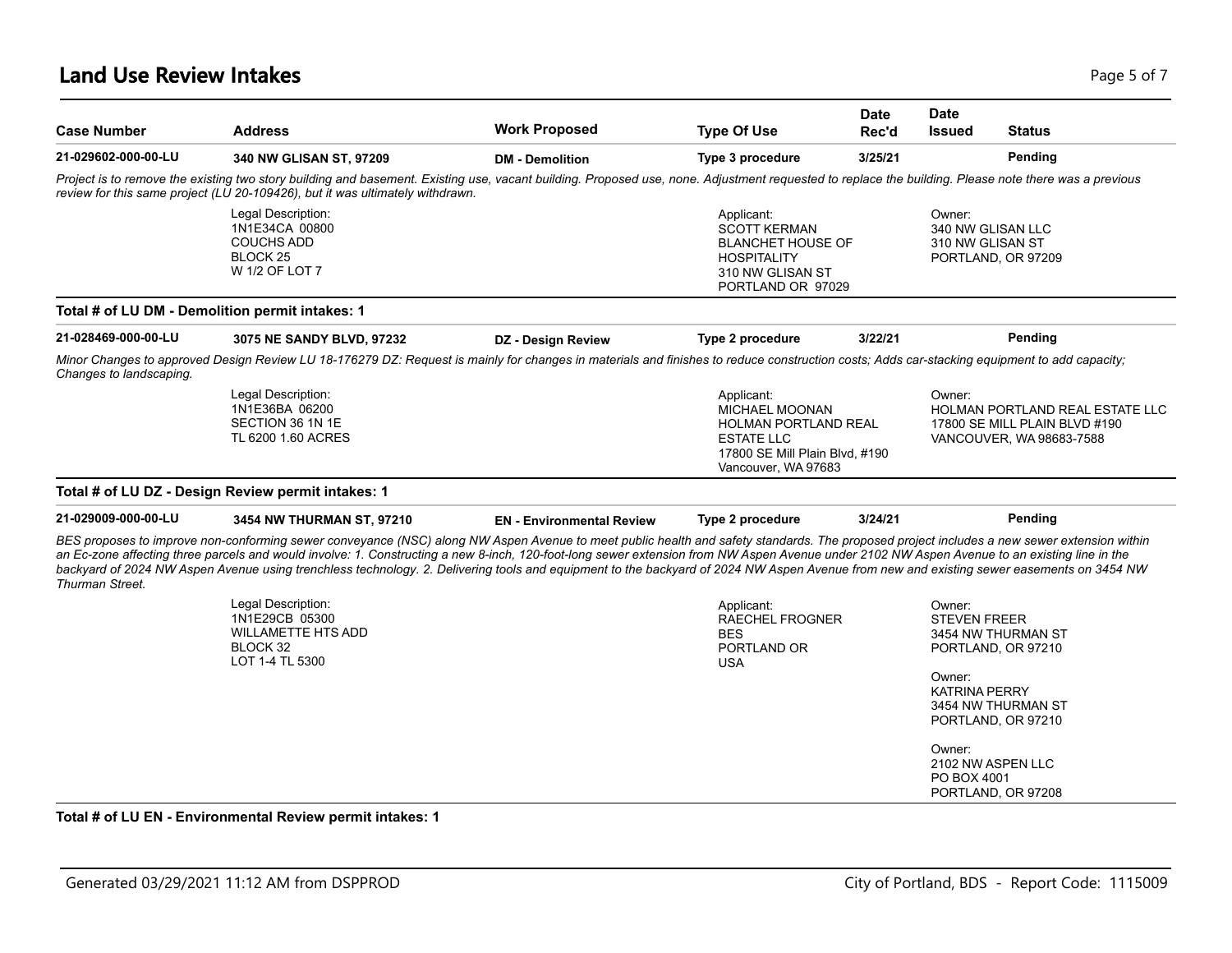#### **Land Use Review Intakes** Page 6 of 7

| <b>Case Number</b>  | <b>Address</b>                                                                                                                                                                                                                                                                                                                                                                                                                                                                                                              | <b>Work Proposed</b>                 | <b>Type Of Use</b>                                                                                                                        | <b>Date</b><br>Rec'd | <b>Date</b><br><b>Issued</b>                                                                                                                                                         | <b>Status</b>                                                                                                                                                                                                                                                                                                                                                                                                                                                              |
|---------------------|-----------------------------------------------------------------------------------------------------------------------------------------------------------------------------------------------------------------------------------------------------------------------------------------------------------------------------------------------------------------------------------------------------------------------------------------------------------------------------------------------------------------------------|--------------------------------------|-------------------------------------------------------------------------------------------------------------------------------------------|----------------------|--------------------------------------------------------------------------------------------------------------------------------------------------------------------------------------|----------------------------------------------------------------------------------------------------------------------------------------------------------------------------------------------------------------------------------------------------------------------------------------------------------------------------------------------------------------------------------------------------------------------------------------------------------------------------|
| 21-028743-000-00-LU | <b>NE 25TH AVE, 97212</b>                                                                                                                                                                                                                                                                                                                                                                                                                                                                                                   | <b>HR - Historic Resource Review</b> | Type 2 procedure                                                                                                                          | 3/23/21              |                                                                                                                                                                                      | Pending                                                                                                                                                                                                                                                                                                                                                                                                                                                                    |
|                     | 1. Remove existing composition shingles and replace with new shingles to match existing type & color. 2. Remove three existing weather damaged masonry/stucco chimneys (above roof plane) and<br>replace with new mansory/stucco chimneys to match existing. 3. Repair existing roof eaves (fascia boards and soffits) with new identical materials where damaged and/or deteriorated. 4. Replace<br>existing metal gutters with new identical gutters. This is a contributing resource in the Irvington Historic District. |                                      |                                                                                                                                           |                      |                                                                                                                                                                                      |                                                                                                                                                                                                                                                                                                                                                                                                                                                                            |
|                     | Legal Description:<br>1N1E25CC 70000<br>F.E. BOWMAN IRVINGTON CONDOMINIUM<br><b>GENERAL COMMON ELEMENTS</b>                                                                                                                                                                                                                                                                                                                                                                                                                 |                                      | Applicant:<br><b>DANIEL GLENNON</b><br>F.E. BOWMAN IRVINGTON<br><b>CONDOMINIUM ASSOC</b><br>1731 NE 25TH AVE UNIT 4<br>PORTLAND, OR 97212 |                      | Owner:<br>2416 NE 18TH AVE<br>Owner:<br><b>JOAN REID</b><br>1731 NE 25TH AVE #1<br>Owner:<br><b>TYLER MATTA</b><br>Owner:<br><b>BIANCA BARTEL</b><br>Owner:<br><b>DANIEL GLENNON</b> | ASSOCIAION OF UNIT OWNERS OF F E<br><b>BOWMAN IRVINGTON CONDO</b><br>PORTLAND, OR 97212-4244<br>F.E. BOWMAN IRVINGTON<br><b>CONDOMINIUM ASSOC</b><br>PORTLAND, OR 97212<br>F.E. BOWMAN IRVINGTON<br><b>CONDOMINIUM ASSOC</b><br>1731 NE 25TH AVE #2<br>PORTLAND, OR 97212<br>F.E. BOWMAN IRVINGTON<br>CONDOMINIUM ASSOC<br>1731 NE 25TH AVE #2<br>PORTLAND, OR 97212<br>F.E. BOWMAN IRVINGTON<br><b>CONDOMINIUM ASSOC</b><br>1731 NE 25TH AVE UNIT 4<br>PORTLAND, OR 97212 |
| 21-029869-000-00-LU | 2403 NE KLICKITAT ST, 97212                                                                                                                                                                                                                                                                                                                                                                                                                                                                                                 | <b>HR - Historic Resource Review</b> | Type 2 procedure                                                                                                                          | 3/24/21              |                                                                                                                                                                                      | Pending                                                                                                                                                                                                                                                                                                                                                                                                                                                                    |

*Project is a proposed new exterior staircase from the side yard on 24th Ave, down to a new exterior door to existing finished basement, remodeled as part of this project. Proposed layout includes*  access from sidewalk, by removing a portion of the low site retaining wall and replacing it with a gate to the new landing at the top of staircase. Project also includes extending white privacy fencing to *screen new entry. Builder proposes connecting new drain at bottom landing of stairs to existing site stormwater (rain drain) if possible; if not possible, builder proposes to install new flowell for drain. This is a contributing resource in the Irvington Historic District.*

| Legal Description:<br>1N1E25BB 07100 | Applicant:         | Owner:               |
|--------------------------------------|--------------------|----------------------|
|                                      | KYMBER HATFIELD    | STAVROS FAMILY TRUST |
| <b>EDGEMONT</b>                      | CANDID DESIGN      | 13639 JACKRABBIT RD  |
| <b>BLOCK 7</b>                       | PO BOX 362         | POWAY, CA 92064      |
| W 1/2 OF LOT 11&12                   | VERNONIA, OR 97064 |                      |